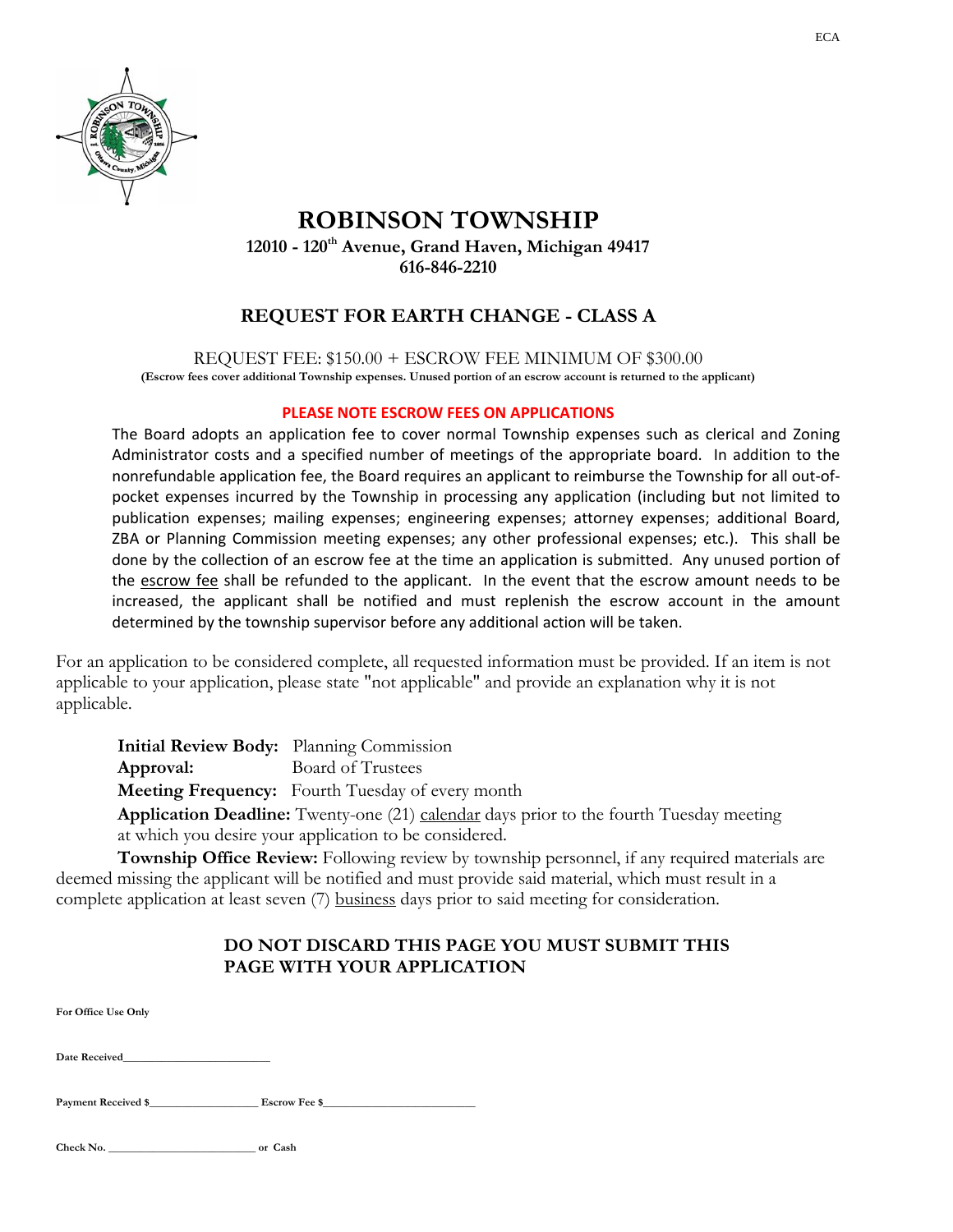### **Article III**

#### **Section 3 – Classification of Permits**

- **Class A Permits** A "Class A Permit" shall, for purposes of this Ordinance, mean a permit to allow an Earth Change when the volume of the Earth Changes does not exceed 5,000 cubic yards.
- **Class B Permits** A "Class B Permit" shall, for purposes of this Ordinance, mean a permit to allow an Earth Change when the volume of the Earth Changes exceeds 5,000 cubic yards.

#### **Application Requirements:**

Article IV, Section 1 of the Earth Change Ordinance requires the following information for any Earth Change application, whether Class A or Class B.

> A. State the full identification of the owner(s) of the parcel(s) upon which the Earth Change is proposed, including a phone number.

> If other than or in addition to the owner(s), state the full identification of the applicant and of all other persons to be involved in the operation or management of the Earth Change if a permit is granted

- B. State the residence and business addresses of the owner(s), and of the applicant(s) and of the operator(s), if either are different.
- C. State the legal description and permanent parcel number (including street address where applicable) of any parcel(s) upon which the Earth Change is proposed to be done (the legal description of each parcel shall be by a registered civil engineer or land surveyor).
- D. State the specific nature and extent of the proposed Earth Change; the type of ground involved in the proposed Earth Change; and a fair and reasonable estimate of the number of cubic yards of ground involved in the proposed Earth Change.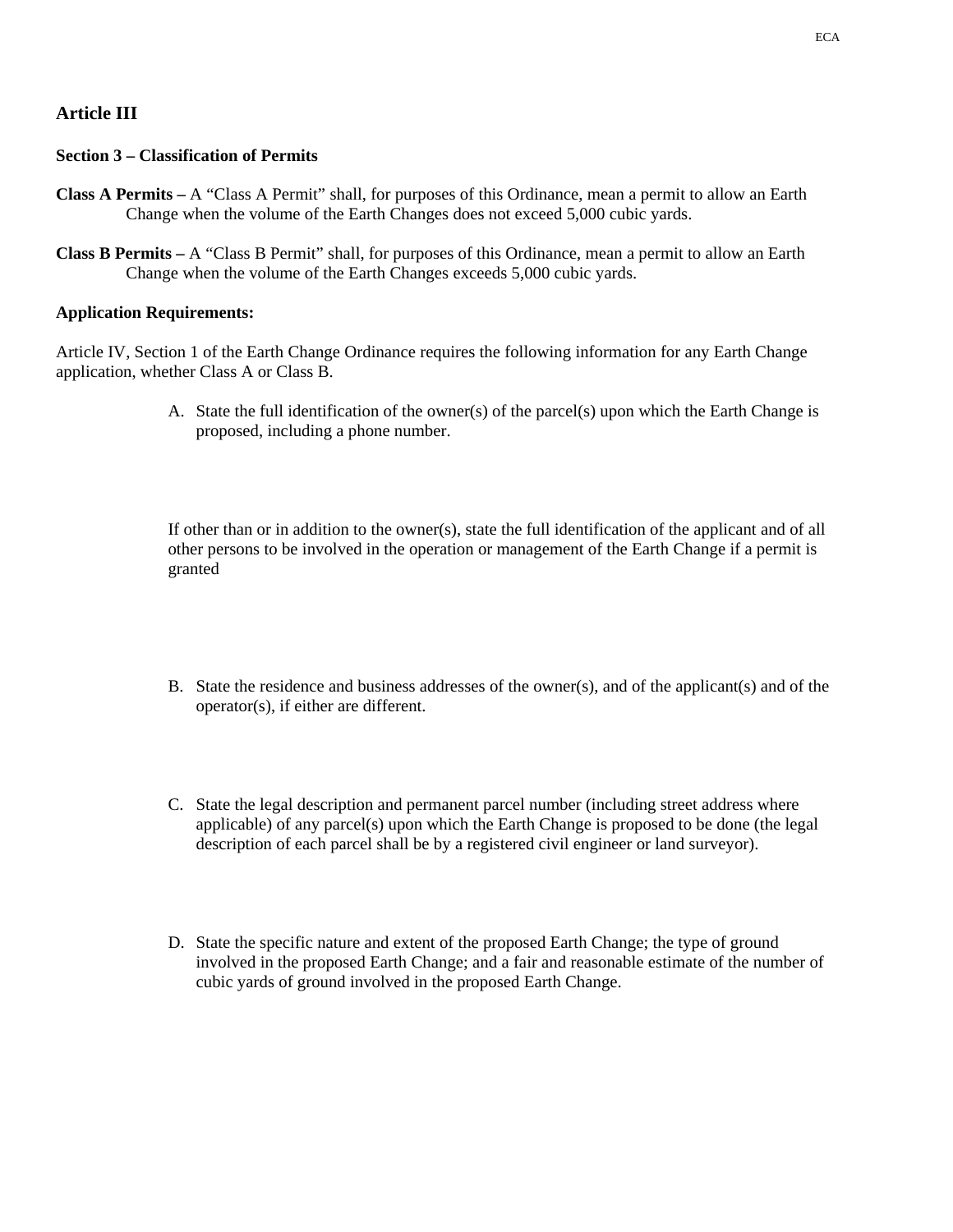- E. Provide a detailed description by maps, diagrams or otherwise, of the contour and condition of the lands before commencement of the proposed Earth Change and as the person proposes to leave such lands upon completion of the Earth Change. This description shall include:
	- 1. A topographic map drawn with contour intervals of five feet for the Earth Change area and ten feet for the area having a radius extending 300 feet beyond the perimeter or exterior boundaries of the proposed Earth Change, depicting the contours of the land in its existing condition (i.e. before commencement of the proposed Earth Change);
	- 2. A topographic map drawn with contour intervals of two feet for the Earth Change area and ten feet for the area having radius extending 300 feet beyond the perimeter or exterior boundaries of the proposed Earth Change site, projecting the contours of the land upon completion of the Earth Change;
	- 3. A statement of any landscaping to be done or other ground stabilization controls to be employed to insure that the lands are left in a stable, safe and usable condition, and to prevent ground erosion, ground blowing, dust or unsightly conditions;
	- 4. A drainage plan to indicate the anticipated drainage system which would be utilized if the Earth Change is implemented; and
	- 5. Detailed information concerning the groundwater table in the proposed Earth Change area, as well as detailed information concerning the Earth Change's proposed use of the ground water and its possible effect of the ground water, if the Earth Change is implemented.
- F. Provide a statement of the manner in which the Earth Change is to be performed, operated and carried on, including a statement of the slope of the sides and the level of the floor, the finished grade and condition of the property following the completion of the Earth Change, and the kind of amount of equipment proposed to be employed.
- G. State the proposed route which would be used in transporting the ground over the public roads and over any private property.
- H. State the applicant's previous experience in earth changes or similar activities, and the name, address and previous experience of any other person(s) to perform or be in charge of the proposed Earth Change.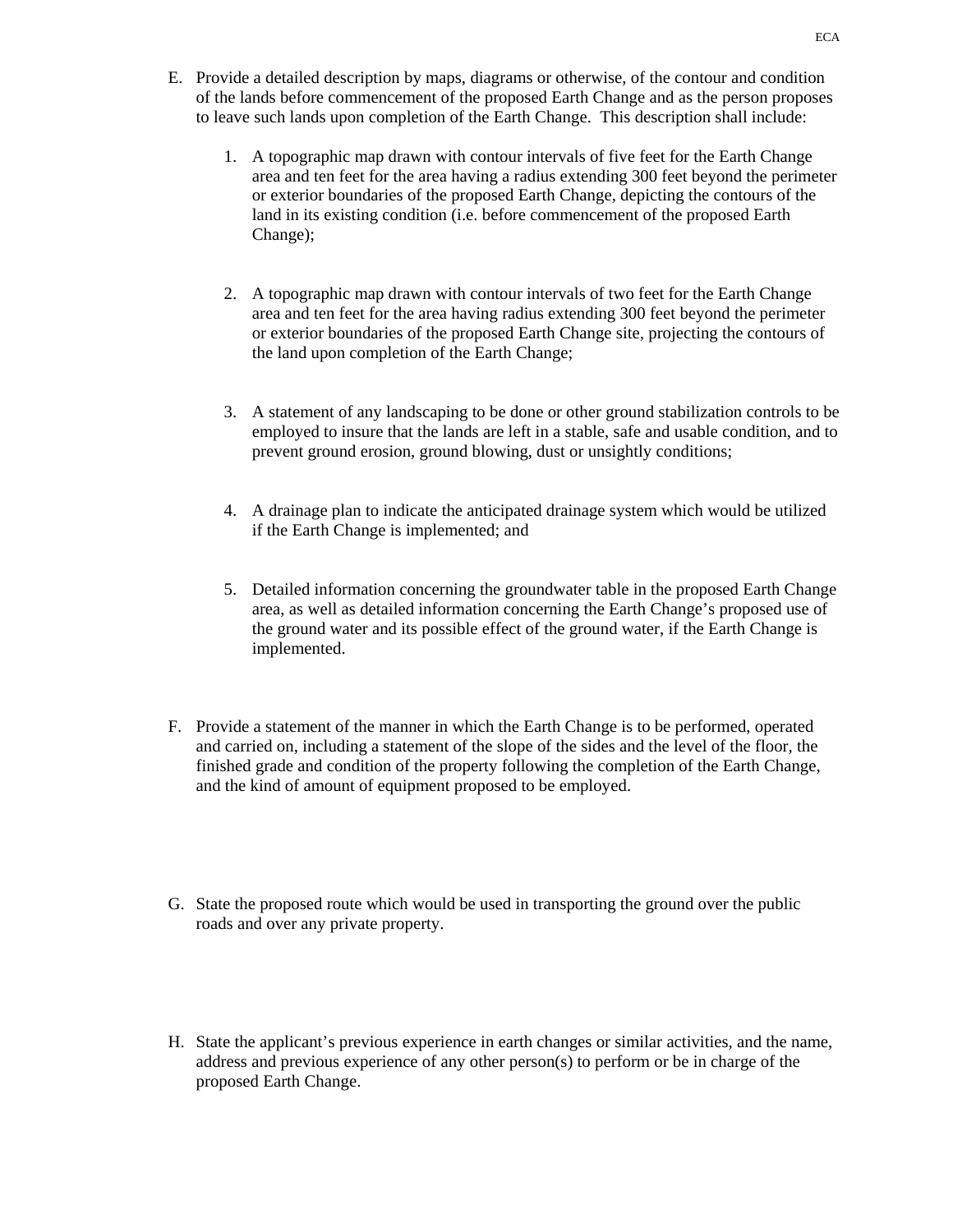- I. State whether or not the applicant has ever filed an Earth Change application with the Township or received an Earth Change permit from the Township. If the applicant has ever had an Earth Change permit denied, revoked or suspended, describe the circumstances.
- J. State the time within which the Earth Change will be commenced after a permit is granted, and the time within which the Earth Change will be completed.
- K. Describe the measures to be taken to control noise, vibration, ground blowing, dust and traffic.
- L. Describe any measures proposed to insure public safety, the exclusion of children from the premises, and the lateral support of adjoining and surrounding lands and structures.

By the way of example only, Article VII, Section 1 of the Earth Change Ordinance requires the following general conditions and provisions (including A through F below) to apply to both Class A and Class B permits. Article VII, Section 1 contains additional requirements as well for Class A and Class B permits, which requirements are applicable even though not repeated here.

- A. Trees and other vegetation or ground cover shall not be stripped off any ground landform so as to unnecessarily expose areas of ground that are prone to wind or water erosion that will cause ground or dust to be carried by wind or water onto adjoining or surrounding properties, or onto public or private roads, or to create a nuisance thereby.
- B. All topsoil shall remain on the project site. Sufficient subsoil and/or overburden shall be stockpiled on the project site for reclamation purposes. The applicant shall state in the reclamation plan the methods and specifications by which the topsoil and subsoil and/or overburden shall be redistributed over the site. The reclamation plan shall specify the combination of topsoil and/or overburden which shall be conducive to the establishment of a suitable ground cover and/or the growth of vegetation. In the event, however, that Earth Change operations within an Earth Change unit continue for a period longer than 30 days, the person shall, to the extent possible and practical, reclaim the completed Earth Change areas as the operation progresses.
- C. Where project operations result in a body of water, the person shall place appropriate "Keep Out – Danger" signs around the body of water, not more than 200 feet apart. Such signs shall be maintained at least until all Earth Change activity is completed and the slopes of any banks comply with the provisions for slopes.